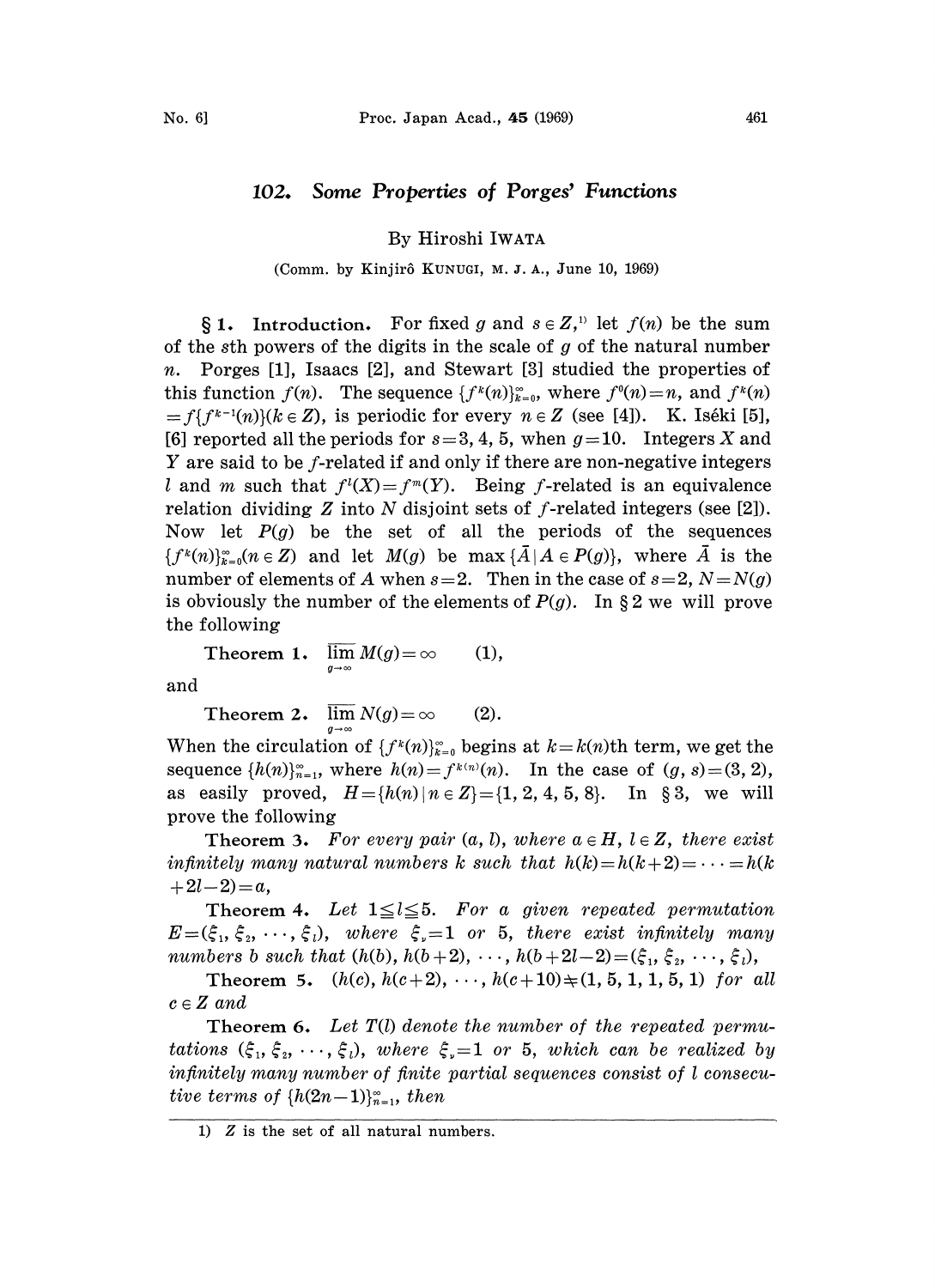$\lim T(l) = \infty$ ,  $\lim T(l) / 2^l = 0$ .

**§2.** Proof of Theorem 1. If we put  $g_n=2^{2^n}-1$ , then  $g_n \in \mathbb{Z}$  and  $g_n \geq 3$ . Adopting  $(g_n, 2)$  as  $(g, s)$  referred in § 1, we get  $f^0(2)=2\lt f^1(2)$  $2^2 < f^2(2) = 2^{2^2} < \cdots < f^{n-1}(2) = 2^{2^{n-1}} < g_n,$   $f^n(2) = 2^{2^n} = (11)g_n$  and  $f^{(n+1)}(2)=2$ . Therefore  $P(g_n)$  includes a period  $(2, 2^2, 2^{2^2}, \dots, 2^{2^{n-1}})$  of length n. Hence  $M(g_n) \geq n$ . This proves Theorem 1.

**Proof of Theorem 2.** Lemma 1. Let P be the set of odd primes which divide at least one of elements of the set  $F = \{(2n+1)^2 + 1 | n \in \mathbb{Z}\}.$ Then P is an infinite set. (It is well known that if  $p \in P$ , then  $p \equiv 1$  $(mod. 4).$ 

**Proof.** 5 divides  $10 = (2.1 + 1)^2 + 1$ , which is included in F. Hence  $5 \in P$ , i.e.  $P \neq \phi$ . If  $P = \{p_1, p_2, \dots, p_t\}$  is a finite set, then  $a=(p_1p_2\cdots p_t)^2+1 \in F$ ,  $a>2$ . And  $p_1\equiv p_2\equiv \cdots \equiv p_t\equiv 1 \pmod{2}$  implies  $a \equiv 2 \pmod{8}$ . Therefore a has at least one odd prime divisor p which is included in P. Then  $p | a$ , and  $p_1 + a$ ,  $p_2 + a$ , ..., and  $p_t + a$  follow at once from the definition of the number a. Hence  $p \neq p(\nu=1, 2, \dots, t)$ . This is a contradiction, for p is in  $P = \{p_1, p_2, \dots, p_t\}$ , which proves Lemma 1.

**Lemma 2.** For every  $p \in P$ , there exists a natural number x, which satisfies the congruence  $2x^2+2x+1\equiv 0 \pmod{p}$ 

**Proof.** As  $p \in P$ , there exist a natural number  $n_p$  such that  $p \mid 2n_p$  $+2n<sub>n</sub>+1$  by the definition of P, for p is an odd number. Then  $x=n<sub>n</sub>$ satisfies the congruence  $2x^2+2x+1\equiv 0 \pmod{p}$ . By a theorem in the quadratic field  $Q(\sqrt{-1})$ , we can prove the next famous

**Theorem**. Diophantine equation  $x^2 + y^2 = n$ ,  $x, y \in \mathbb{Z}$ ,  $x \geq y$ ,  $(x, y)$ =1 has  $2^{s-1}$  solutions  $(x, y)$ , if  $n=2p_1^{a_1}p_2^{a_2} \cdots p_s^{a_s}$ , where each of<br> $p_1, p_2, \cdots, p_s$  is a prime number of the form  $4m+1$ , different from the  $p_1, p_2, \dots, p_s$  is a prime number of the form  $4m+1$ , different from the others, and each of  $a_1, a_2, \cdots, a_s$  is in Z.

**Lemma 3.** For every  $l \in \mathbb{Z}$ , there exist at least  $2l+1$  solutions  $(x, y)$ , which satisfy the Diophantine equation

$$
x^2 + y^2 = B^2 + 1, \qquad x, y \in Z, x \ge y \tag{1}
$$

for a suitable choice of  $B \in \mathbb{Z}$ .

**Proof.** As P is an infinite set and  $\lim 2^{s-1} = \infty$ , we suppose that  $p_1, p_2, \dots, p_s \in P$ , where  $2^{s-1} > 2l+1$ . For each  $p_s(1 \le \nu \le s)$ , there exists a natural number  $n_{\nu}$  such that  $2n_{\nu}^2 + 2n_{\nu} + 1 \equiv 0 \pmod{p_{\nu}}$  by Lemma 2. As any two of  $p_1, p_2, \dots, p_s$  are relatively prime, we can find  $n \in \mathbb{Z}$ which satisfies the congruences  $n \equiv n$  (mod.  $p$ ) ( $\nu = 1, 2, \dots, s$ ). Then  $2n^2 + 2n + 1 = 2n_x^2 + 2n_x + 1 \equiv 0 \pmod{p}$   $(\nu = 1, 2, \dots, s)$ . Hence putting  $B=2n+1$ , we get  $B\in\mathbb{Z}$ ,  $B\equiv1\pmod{2}$  and the divisibility of  $B^2+1$  $=2(2n^2+2n+1)$  by  $2p_1p_2 \cdots p_s$ . Since  $2||B^2+1$ , as referred above, we have  $B^2+1=2p_1^{a_1}p_2^{a_2} \cdots p_s^{a_s} \cdots p_t^{a_t}$  as the canonical decomposition of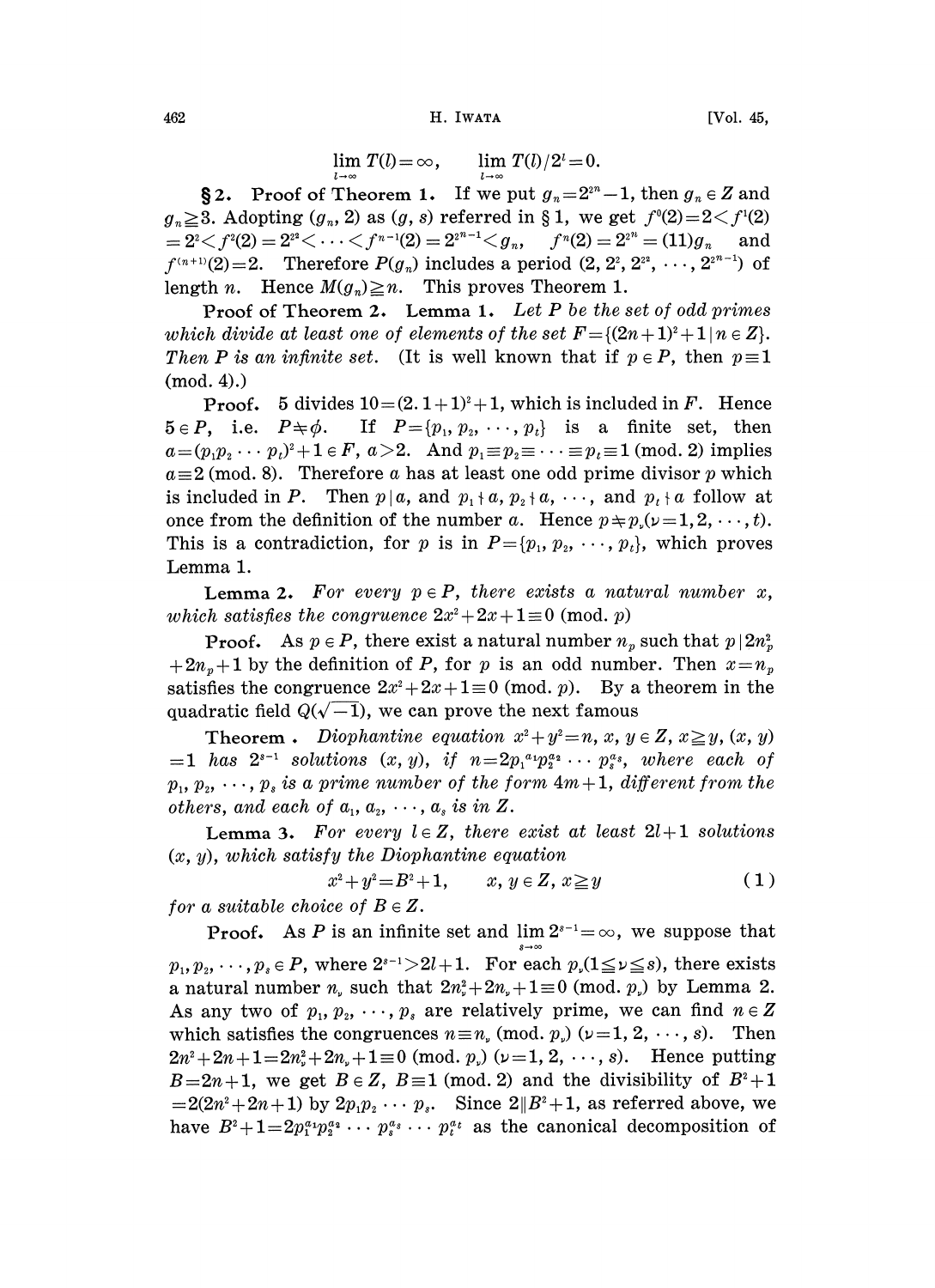$B^2+1$ . By the Theorem Diophantine equation

 $x^2+y^2=B^2+1$ ,  $x, y \in Z$ ,  $x \geq y$ ,  $(x, y)=1$  (2) has  $2^{t-1}(\geq 2^{s-1}) \geq 2l+1$ ) solutions  $(x, y)$ . Evidently every solution of (2) satisfies (1). Thus Lemma <sup>3</sup> is proved. Among all solutions of (1), only one solution  $(x, y) = (B, 1)$  satisfies  $x \ge B$ . Hence we get the following

Lemma 4. If B is defined as in Lemma 3. Diophantine equation  $x^2+y^2=B^2+1$ ,  $x, y \in Z$ ,  $B-1 \ge x \ge y$  (3)

has at least 21 solutions.

Let all the solutions of (3) be  $(x_1, y_1), (x_2, y_2), \cdots, (x_u, y_u)$ , where  $u \geq 2l$ .  $2||B^2+1$  implies  $x_v \equiv y_v \equiv 1 \pmod{2}$  for  $1 \leq v \leq u$ , hence we get  $X_{\nu}$ ,  $Y_{\nu} \in Z$ ,  $X_{\nu}$ ,  $Y_{\nu} \leq B-1$ , where  $X_{\nu} = \frac{1}{2}(B+x_{\nu})$ ,  $Y_{\nu} = \frac{1}{2}(1+y_{\nu})$ . And easy calculation leads us to  $X^2 + Y^2 = BX + Y$ , which means  $f(BX + Y) = X^2$  $+Y_*^2=BX_*+Y_*$ , when  $s=2$ ,  $g=B$  (remember  $X_*, Y_*\leq B-1$ ). Hence, each  $BX_r + Y_r$  itself forms an element of  $P(B)$ . If  $X_r^2 + Y_r^2 = X_r^2 + Y_r^2 + \cdots$  $\cdots$  (4) for  $(X_{\nu}, Y_{\nu}), (X_{\nu}, Y_{\nu}) \in \{(X_{\nu}, Y_{\nu}) \mid 1 \leq \lambda \leq u\}$ , then  $BX_{\nu} + Y_{\nu} = BX_{\nu}$  $+Y_{\mu}\cdots$  (5). Regarding (4), (5) as a simultaneous equation of two unknowns  $X_{\mu}$  and  $Y_{\mu}$ , as easily proved, this equation has at most two solutions. From this, we can insist that if  $1 \leq n_1 \leq n_2 \leq n_3 \leq u$ , then equalities  $X_{n_1}^2 + Y_{n_1}^2 = X_{n_2}^2 + Y_{n_2}^2 = X_{n_3}^2 + Y_{n_3}^2$  don't hold. Hence the number set  $\{X_\nu^2 + Y_\nu^2 | 1 \leq \nu \leq u\}$  includes at least  $\left[\frac{u}{2}\right] (\geq l)$  different elements, which implies  $P(B) \geq l$ . Theorem 2 is proved.

§ 3. Proof of Theorem 3. 1°.  $h((1)_3) = h((10)_3) = h((100)_3) = \cdots 1$ ,  $h((110)_3) = h((1100)_3) = h((11000)_3) = \cdots = 2, h((20)_3) = h((200)_3) = h((2000)_3)$  $= \cdots = 4, \quad h((12)_3) = h((120)_3) = h((1200)_3) = \cdots = 5, \quad h((22)_3) = h((220)_3)$  $= h((2200)) = \cdots = 8$ . Hence Theorem 3 is true when  $l=1$ .

2°. We can select  $b_1$  such that  $b_1 \geq 6$ ,  $h(b_1)=a$  by 1°. Define  $b_2^{(c)}$  $b_1-5$  $=(1\cdot1\cdot1\cdot1\cdot0\cdot0\cdot0\cdot1\cdot0)$ <sub>3</sub> (c=0, 1, 2, ...). Then  $f(b_2^{(c)})=f(b_2^{(c)}+2)=b_1$ , and hence  $h(b_i^{(c)})=h(b_i^{(c)}+2)=a$ , Theorem 3 is true when  $l=2$ . At the same time, we can assert that for every  $a \in H$ , there exist infinitely

many natural numbers  $b_2$  such that  $b_2 \equiv a \pmod{4}$ ,  $h(b_2)=a$ , and infinitely many natural numbers  $b'_2$  such that  $b'_2 \equiv a + 2 \pmod{4}$ ,  $h(b'_2) = a$ . 3°. We can find b, m such that  $h(b)=h(b+4m)=a, b\geq 2, b, m \in \mathbb{Z}$ 

 $-1$  c  $m-1$ by 2°. Then for  $b_{\rm s}^{\text{(c)}}=(11\cdots1\,\,0\,0\cdots0\,\,2\,2\cdots2\,\,1\,2)_{\text{s}}$  (c=1, 2, 3,  $\cdots$  ),  $f(b_3) = f(b_3 + 2) = b + 4m$ ,  $f(b_3 + 4) = b$  which implies  $h(b_3^{(c)}) = h(b_3^{(c)} + 2)$  $=h(b_3^{(c)}+4)=a$ . Theorem 3 is true for  $l=3$ .

4°. We can find  $b_s$  such that  $h(b_3)=h(b_3+2)=h(b_3+4)=a$  by 3°. Then for  $b_4^{(c)}=(\overbrace{11\cdots 1}^{\overline{b_3}} \overbrace{0\ 0\ \cdots\ 0}^c, (c=2, 3, \cdots), f(b_4^{(c)})=b_3, f(b_4^{(c)}+2)$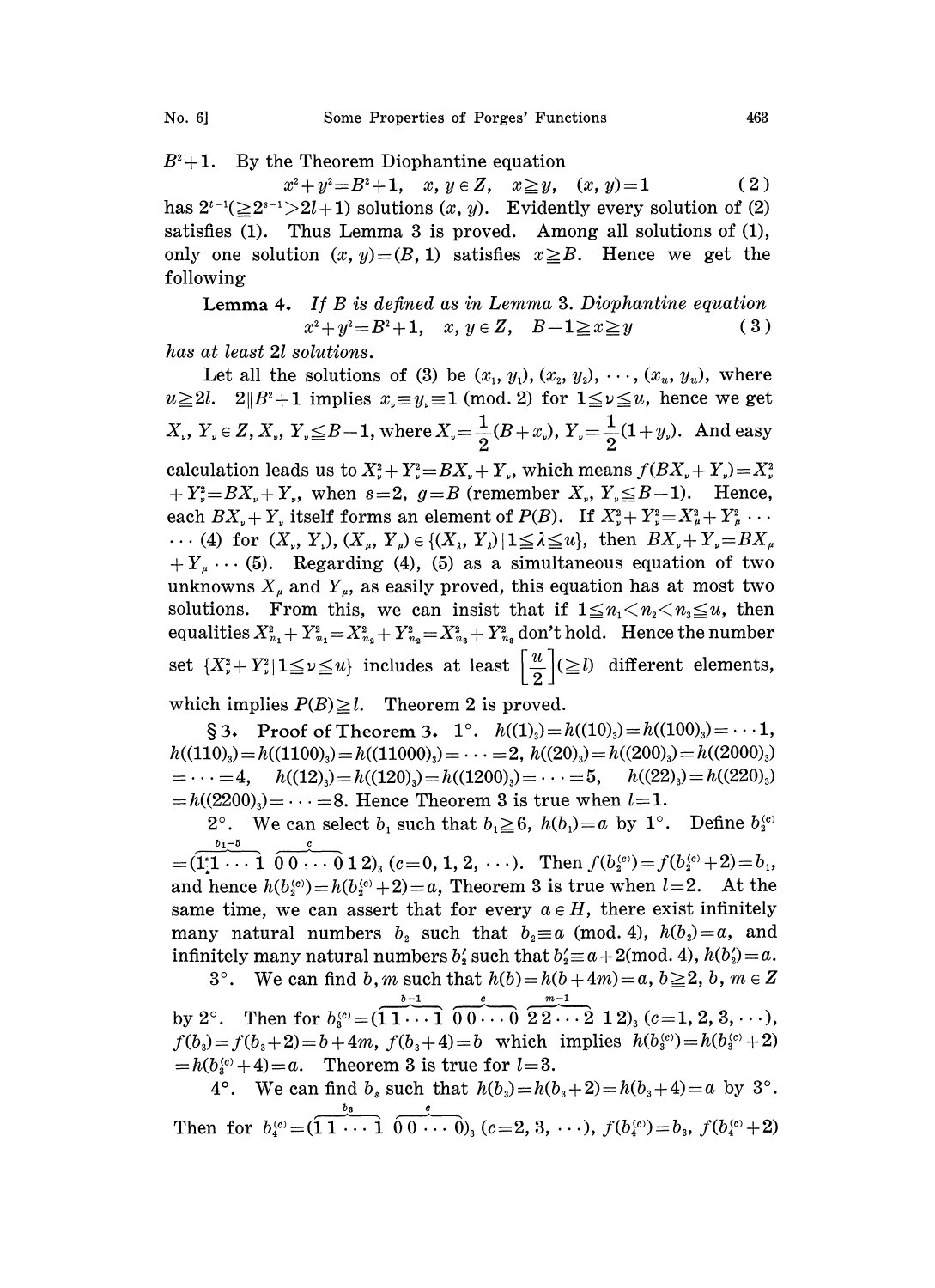464 H. IWATA [Vol. 45,

 $f(b_4^{(c)}+6)=b_3+4$ ,  $f(b_4^{(c)}+4)=b_3+2$ , hence  $h(b_4^{(c)})=h(b_4^{(c)})$  $+4)=h(b_4^{(c)}+6)=a$ . Theorem 3 is true when  $l=4$ .

5°. We can find  $b_4$  such that  $h(b_4)=h(b_4+2)=h(b_4+4)=h(b_4+6)$ ,  $b_4 \geq 4$  by  $4^{\circ}$ . Then for  $b_6^{(c)} = (\stackrel{b_4-3}{1 \cdot \cdot \cdot} \stackrel{c}{1} \stackrel{c}{0 \cdot \cdot \cdot \cdot} \stackrel{c}{0} \stackrel{c}{102})_3$   $(c=0, 1, 2, \cdots),$  $f(b_5^{(c)}) = f(b_5^{(c)} + 4) = f(b_5^{(c)} + 8) = f(b_5^{(c)} + 10) = b_4 + 2$ ,  $f(b_5^{(c)} + 2) = b_4$ ,  $f(b_5^{(c)} + 2) = b_5$  $+ 6$ ) =  $f(b_5^{(c)} + 12) = f(b_5^{(c)} + 14) = b_4 + 6$ , hence  $h(b_5^{(c)}) = h(b_5^{(c)} + 2)$  $b) = f(0_6^{(c)} + 12) = f(0_6^{(c)} + 14) = 0_4 + 6$ , nence *no*<br>  $h(b_6^{(c)} + 14) = a$ . Theorem 3 is true for  $1 \le l \le 8$ .

6°. Suppose that l is a natural number  $\geq 7$ , and that there exist infinitely many natural numbers b such that  $h(b)=h(b+2)=\cdots$  $\alpha = h(b+2l-2) = a.$  If we put  $b_{i+1}^{(c)} = (\overbrace{11 \cdots 1}^{b} \overbrace{0 \ 0 \cdots 0}^{c} \overbrace{0 \ 0 \cdots 0}^{[\frac{1}{2}(l-1)]})$  $(c=0, 1, 2, \dots)$ , then we get  $b \le f(n) \le b+4\left[\frac{l-1}{2}\right] \le b+2l-2$ ,  $f(n) \equiv b$ <br>  $\equiv a \pmod{2}$  and  $h(n) = a$  for all n such that  $n \equiv b_{l+1}^{(e)} \pmod{2}$ ,  $b_{l+1}^{(e)} \le n$ <br>  $\left[\frac{1}{2}^{(l-1)}\right]$  $\leq b_{i+1}^{(c)} + (2 \overline{2 \cdot \cdot \cdot 2})_3 \cdot \cdot \cdot (1)$ . The number of the integers which satisfy (1) is  $\frac{1}{2}(3^{\left[\frac{l-1}{2}\right]}+1)$ , which is greater than l for  $l \geq 7$ . This shows that Theorem 3 for l implies Theorem 3 for  $l+1$ . A proof of Theorem 3 by mathematical induction completes.

Proof of Theorem 4. Let each of  $\xi_1, \xi_2, \dots, \xi_5$  be either 1 or 5, and let b be a natural number. Let us agree to denote  $\varphi(b) = (\xi_1 \xi_2 \xi_3 \xi_4 \xi_5)$ , if  $h(b) = \xi_1$ ,  $h(b+2) = \xi_2$ , ...,  $h(b+8) = \xi_5$ . Then it is easy to verify that  $\varphi((2120)_3) = (11111), \quad \varphi((10220)_3) = (11115), \quad \varphi((20210)_3) = (11151),$  $\varphi(1022)_3$ =(11155),  $\varphi((12200)_3)$ =(11511),  $\varphi((2012)_3)$ =(11515),  $\varphi((11001)_3)$ =(11551),  $\varphi((1101)_3)$ =(11555),  $\varphi((1011)_3)$ =(15111),  $\varphi((12002)_3)$ =(15115),<br> $\varphi((100)_3)$ =(15151),  $\varphi((222222100)_3)$ =(15155),  $\varphi((22222222111110)_3)$  $\varphi((100)_9) = (15151), \qquad \varphi((222222100)_9) = (15155), \qquad \varphi((22222222111110)_9) = (15511), \qquad \varphi((11010)_9) = (15515), \qquad \varphi((1110)_9) = (15551), \qquad \varphi((11100)_9) = (15511), \qquad \varphi((11100)_9) = (15511), \qquad \varphi((11100)_9) = (15511), \qquad \varphi((11100)_9) = (15511), \qquad \varphi$ =(15511),  $\varphi((11010)_3)$ =(15515),  $\varphi((1110)_3)$ =(15551),  $\varphi((11100)_3)$ <br>=(15555),  $\varphi((2111)_3)$ =(51111),  $\varphi((1020)_3)$ =(51115),  $\varphi((12121)_3)$ =(51151),  $\varphi((12011)_3)=(51155), \quad \varphi((1002)_3)=(51511), \quad \varphi((222222222021)_3)=(51515),$  $\varphi((22111002)_3) = (51551), \varphi((11021)_3) = (51555), \varphi((2222111101)_3) = (55111),$  $\varphi((2001)_3) = (55115), \varphi((1121)_3) = (55151), \varphi((11012)_3) = (55155), \varphi((12110)_3)$  $=$  (55511),  $\varphi$ ((1112)<sub>3</sub>) = (55515),  $\varphi$ ((12101)<sub>3</sub>) = (55551)<sub>3</sub>,  $\varphi$ ((11111)<sub>3</sub>)  $=(55555)$ . Adding a natural number  $x \le 8$  to each b above mentioned, does not change the digit of the highest term of  $b$  in the scale of 3. Therefore the number given by inserting a finite number of zeros between the digit of the highest term and the digit of the second highest term of b is mapped by the function h to the same integer as  $h(b)$ . Theorem 4 is proved.

**Proof of Theorem 5.** It is easy to verify that if  $n \equiv 1$  or  $n \equiv 5$ (mod. 18), then  $f(n) = f(n+2)$  and therefore  $h(n) = h(n+2)$ . Similarly,